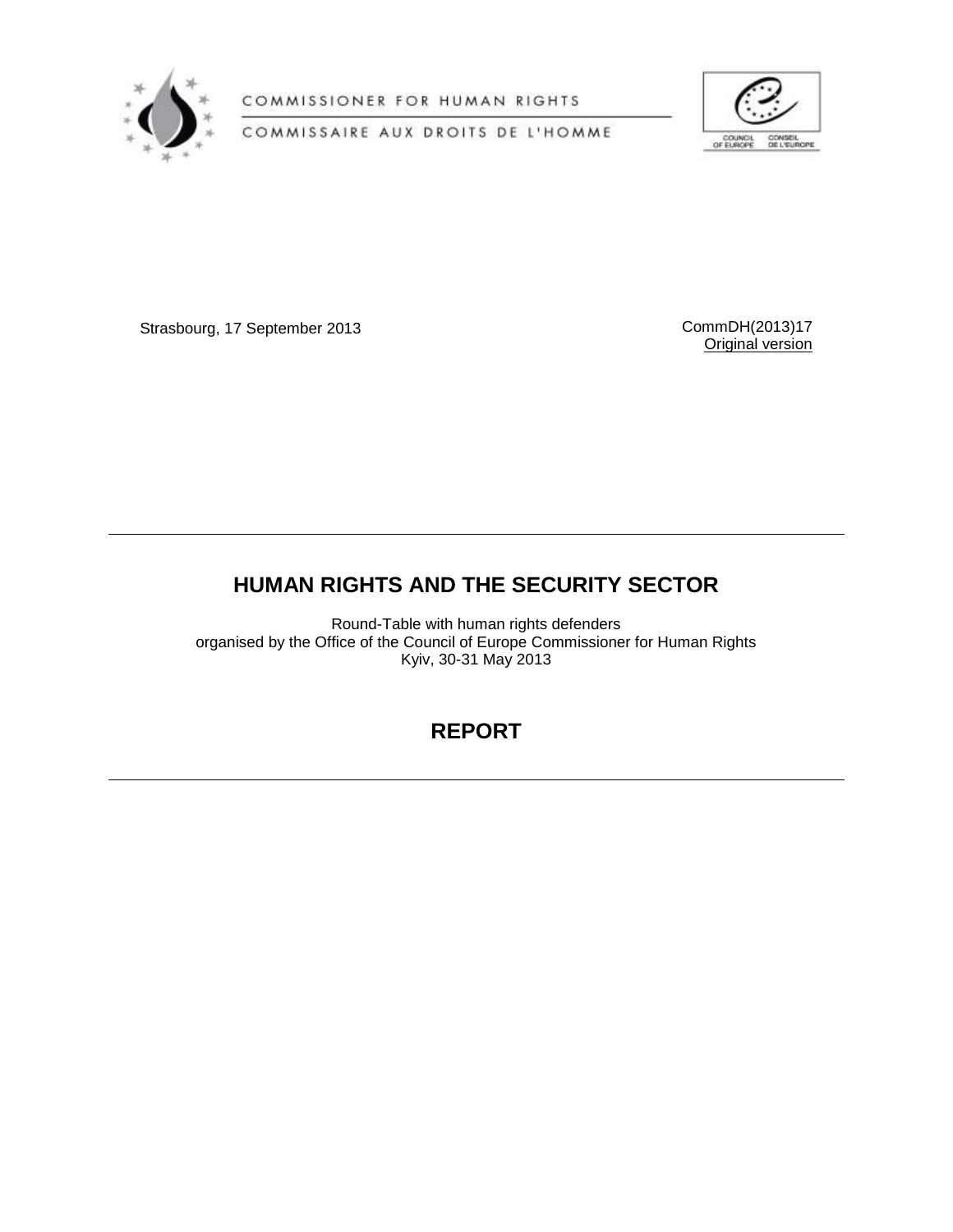### **Opening**

- 1. On 30 and 31 May 2013 the Office of the Commissioner for Human Rights of the Council of Europe ("the Commissioner") held a Round-Table in Kyiv on human rights and the security sector. The theme of the event corresponds to issues which had been raised during previous Round-Tables with human rights defenders, in particular the one organised in Strasbourg in  $2011.<sup>1</sup>$
- 2. Round-Table participants included human rights defenders from the Council of Europe area (including Armenia, Azerbaijan, Georgia, Republic of Moldova, Russia and Ukraine), human rights defenders from Belarus, an expert presenter from Poland, as well as representatives of the Office of the Commissioner, the Rapporteur on human rights defenders and a member of the Secretariat of the Parliamentary Assembly of the Council of Europe (PACE), and the OSCE Office for Democratic Institutions and Human Rights (OSCE ODIHR).
- 3. The event's discussions were structured as follows: an overview of human rights issues related to the security sector (including army, police, security and intelligence services); an assessment of the present situation and work environment of human rights defenders in Eastern Europe and the South Caucasus; and a session on ways to enhance human rights compliance by the security sector.
- 4. The event contributed to reinforcing links and co-operation between human rights defenders and the Commissioner, as well as among defenders themselves. The Commissioner wishes to express his sincere gratitude to those who participated in this Round-Table and made valuable contributions from their professional experience and fields of expertise.
- 5. Prior to the first discussion session, there was a presentation on human rights issues stemming from the activities of security and intelligence services based on the experience of Central and Eastern European countries – now part of the European Union - and with a particular focus on the case of Poland. Reform of security structures (security and intelligence services as well as the military) was a key aspect of the democratic transformation in the 1990s, entailing the introduction of control and oversight over them, as well as changes in personnel and vetting laws. The process was not smooth and sometimes led to "unbridled lustration" including for political purposes.
- 6. The issue of control over wiretapping and surveillance measures becomes increasingly important because of their ever wider use. In some countries, these measures are subject to complex legislative regulation and express authorisation from a court; however, in practice courts grant authorisation in the vast majority of cases. Little information exists about whether the data collected through wiretapping and surveillance measures is actually used in concrete criminal proceedings, thereby raising questions about the true purpose and scope of these measures. In practice, individuals do not have access to data obtained through wiretapping and surveillance which concern them.
- 7. Access to billing information i.e. data retained by telecommunication companies in relation to mobile phone connections – can be used extensively, without court control, which gives rise to abusive use of this data, for example in the case of investigative journalists. The use of new technologies (GPS, internet, etc.) by security and secret services for operational control purposes should also be more precisely regulated. Security agencies have exerted pressure on businesses, e.g. internet companies, as well as on foreigners so that they cooperate.
- 8. Security and intelligence services have resorted to abusive arrests, illegal entrapment, and illegally-obtained witness testimony; they have also used secret services archives for political purposes.

<sup>1</sup> [Human rights defenders in the Council of Europe area, Round-Table organised by the Office of the Commissioner for](https://wcd.coe.int/ViewDoc.jsp?Ref=CommDH%282012%2921&Language=lanEnglish)  [Human Rights of the Council of Europe,](https://wcd.coe.int/ViewDoc.jsp?Ref=CommDH%282012%2921&Language=lanEnglish) 27-28 October 2011, CommDH(2012)21, see paragraph 54.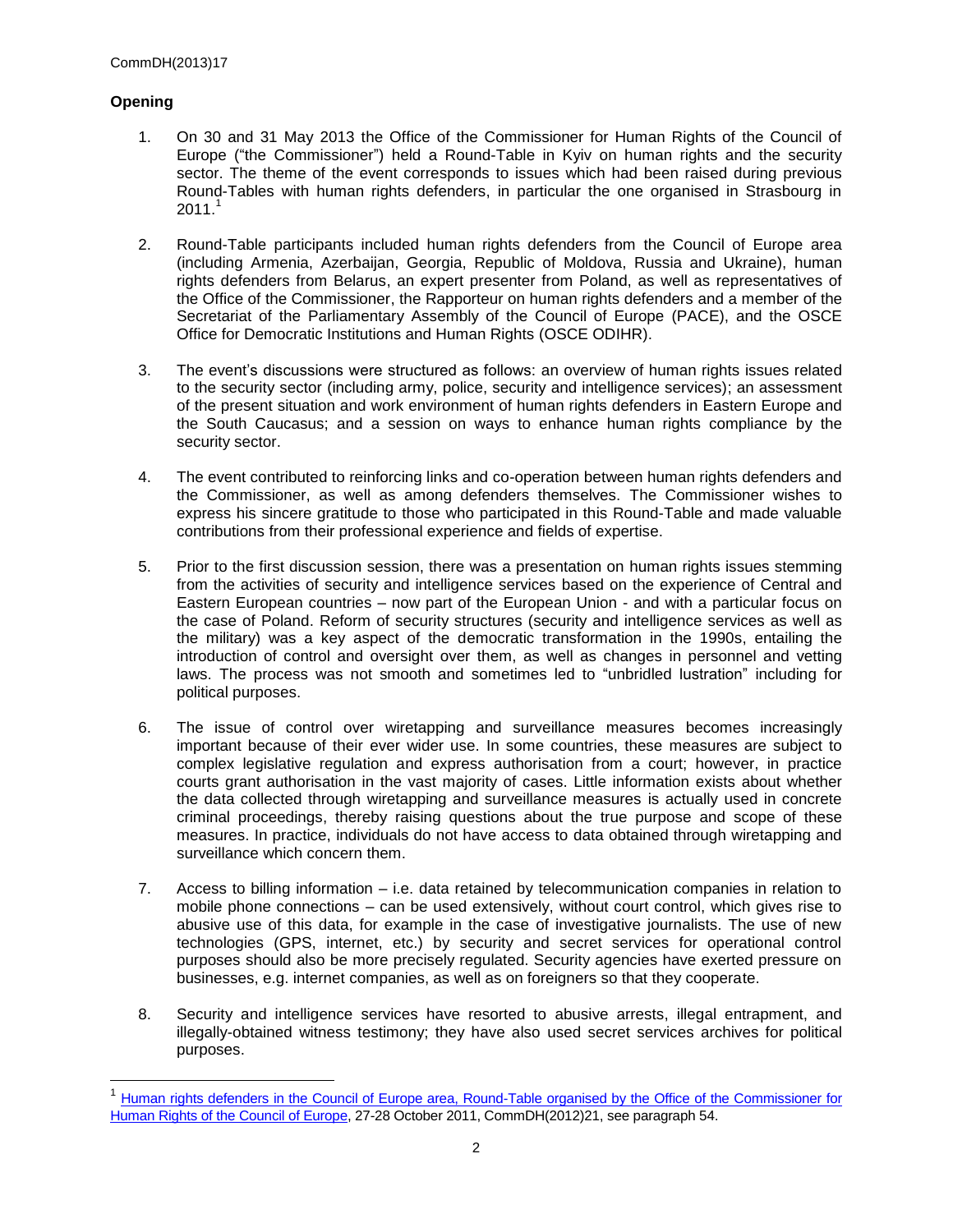- 9. In addition, security agencies in many countries have been complicit with abuses in the context of CIA anti-terror operations, in particular when the countries concerned were hosting CIA secret detention facilities. Investigations of human rights abuses in this area have met with serious obstacles. In the case of Poland, an official investigation started in 2008 and is still on-going.
- 10. Freedom of information laws in particular provisions related to access to public information have been used to obtain data from secret services. Experience has shown that a certain amount of information can be disclosed to serve the general interest without endangering public order or national security. Polish human rights defenders engaged in litigation in this field and managed to obtain public information such as: details of CIA-associated planes and border guard controls; statistical data on wiretapping and surveillance measures from various structures; cost of the crown witnesses programme; and on the use of GPS technology as a method of surveillance.
- 11. Even where security and intelligence services operate under democratic supervision and legal regulations appear to be generally satisfactory, human rights violations can still occur in daily operations. Power struggles among different secret services can also result in violations. It is therefore essential that control and oversight mechanisms work properly, i.e. that courts are adjudicating cases of abuse in an independent and impartial manner. In reality, however, courts tend to be reluctant to exercise proper control over the daily operations of security and intelligence services (e.g. on surveillance measures and pre-trial detention).
- 12. The involvement of the security sector in political processes remains a major problem in some states. Those in power may use security and intelligence services to target or discredit critics and political opponents. At the same time, control over the security sector exercised by politicians, mainly through parliamentary committees, may lack impartiality and be diluted by political compromise. However, interest and scrutiny from NGOs and the media can have a positive impact on reforms.

#### **I. Overview of human rights issues related to the work of the security sector**

- 13. Discussions in the first session focused on various types of human rights violations arising from the activities of the security sector agencies, as well as on systemic factors behind such violations.
- 14. Human rights violations which occur in the context of deprivation of liberty and involving possible violations of Article 3 of the European Convention on Human Rights (ECHR), e.g. during apprehension and police questioning, continue to be the most widely-reported type of abuse. A second set of human rights issues concerns security sector work aimed at following and curbing opposition political activity and criticism against the government, including through surveillance and infringement of privacy and data protection rights, or the use of entrapment. A third group of human rights offences concerns crimes committed within security structures against their own members, such as hazing and ill-treatment in the army.
- 15. In several countries where the security services have not undergone a substantial reform and vetting process, there is still reliance on antiquated methods and an entrenched Soviet mindset whereby the interest of the state always prevails over individual rights. Violence remains an important instrument of control, in particular in closed institutions.
- 16. Human rights abuses committed by security sector organs and impunity for such violations occur against a generalised backdrop of lack of rule of law. While the legislation itself may be in line with human rights standards, the latter are not upheld. In addition, in such a context, it is difficult to exercise the necessary control over the work of the security sector in areas which affect human rights.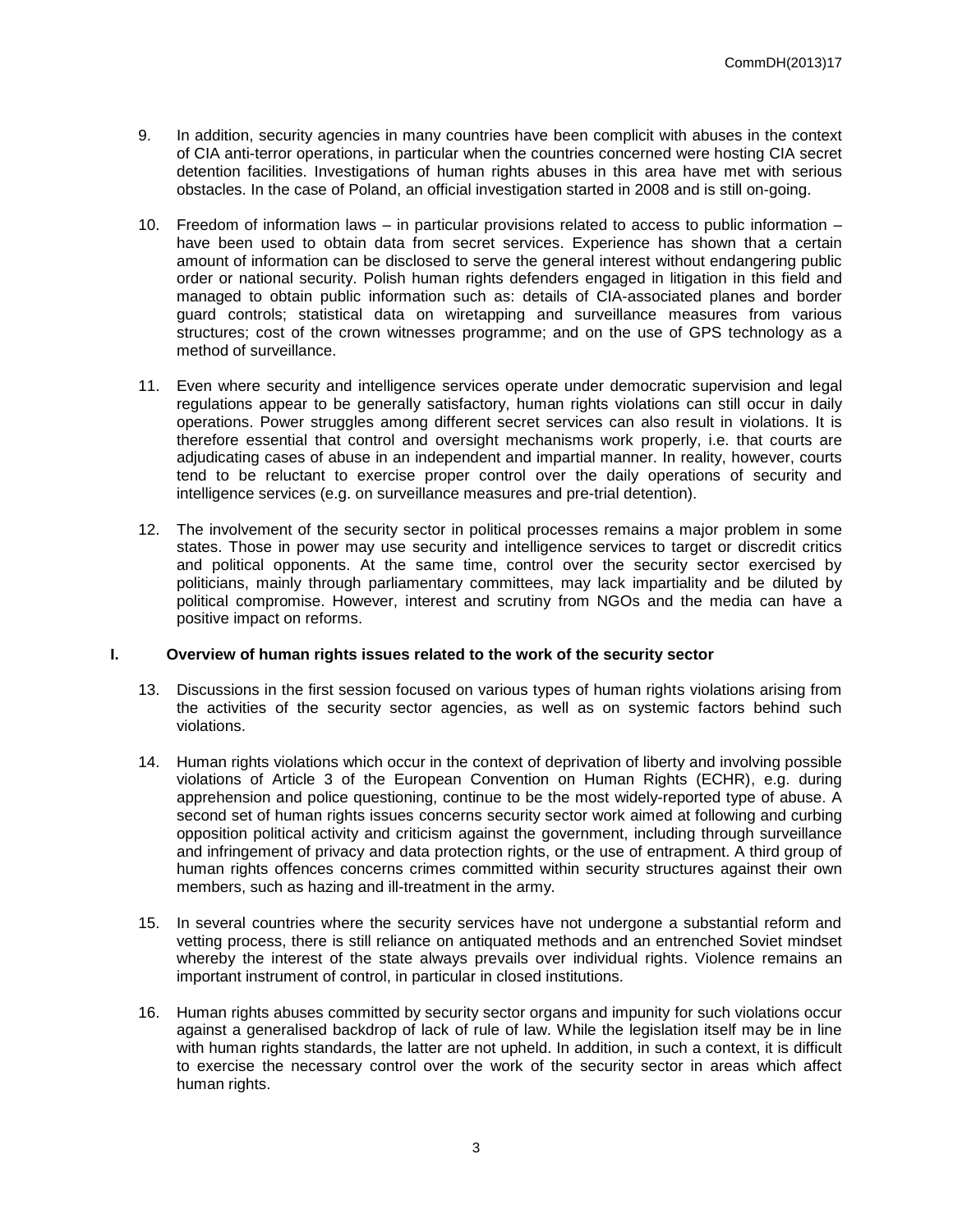- 17. In all countries discussed during the event, torture and ill-treatment are prohibited by law. However, this is often ignored and instances of torture and ill-treatment which go unpunished continue to be reported. State organs, including police, prosecutorial authorities and courts, do not act diligently to ensure effective investigation and due process, and in many cases may even pose obstacles. Inadequate characterisation of the offence under "abuse of power" provisions rather than "ill-treatment or torture" is also common.
- 18. The lack of effective investigation of complaints of torture remains a major issue highlighted by the European Court of Human Rights (the Court). Concerns were expressed regarding the lack of implementation of the Court's judgments on this issue and obstacles to effective investigation at national level. Both international structures and domestic human rights defenders could be more effective in monitoring and pressing for the enforcement of the Court's judgments.
- 19. Many torture cases do not lead to criminal proceedings, while others are drawn out for years in the court system. In Russia, human rights NGOs have challenged investigations conducted by law enforcement bodies, bringing evidence directly to courts. In some cases, police officers were convicted on the basis of materials submitted by NGOs.
- 20. According to human rights defenders, some 100 complaints of torture and ill-treatment were brought to law-enforcement agencies in Azerbaijan in 2012, none of which led to the opening of a criminal case. The number of torture-related offences may be much higher, as many cases go unreported due to a fear of reprisals; moreover, authorities often actively discourage complaints. In one such case in Armenia, a victim complaining of being subjected to torture to extract a confession received a prison sentence longer than the average imposed for the offence concerned (theft). In Azerbaijan, a lawyer publicly stating that his client was tortured by agents of the Organised Crime Unit (Ministry of Interior) has been disbarred.
- 21. Ill-treatment and torture in the armed forces are more difficult to deal with due to the closed and largely secretive nature of the system, which makes it harder to collect evidence or find witnesses. As for the penitentiary system, torture and ill-treatment sometimes occurs on a large scale.
- 22. Sometimes the legal framework itself does not envisage sufficient protection against abuse, for example in the area of provision of victim status. Under military legislation in Russia, members of the armed forces subjected to severe violence in non-combat situations are not recognised in court proceedings as victims of torture and their cases are treated under the "abuse of power" category.
- 23. In Armenia, the law on operative investigation activities does not provide full safeguards as to the right of a person to be informed about operative investigation activities carried out in relation to him. The recent adoption and implementation of laws affecting activities of human rights defenders, such as the law on "foreign agents" in Russia, has led to an increase in harassment of defenders by security sector organs. In some countries, laws ostensibly aimed against extremist propaganda on the internet are also reportedly used in practice to punish antiestablishment bloggers.
- 24. Vaguely defined and/or arbitrarily applied legal restrictions may also result in violations of internationally established fundamental rights and freedoms. In Armenia, human rights defenders' requests for information concerning official data on non-combat deaths among military personnel meet with considerable resistance.
- 25. Security sector organs often perceive their role as protecting the political interests of authorities and act pursuant to the orders of the ruling political forces in the country. Proceeding from the understanding that they may employ all possible methods without running the risk of being held accountable, security sector members sometimes engage in different forms of unlawful action to limit political opposition and dissent in society. When security sector organs are guided by political interest rather than the law, a mere change of legislation or regulations is unlikely to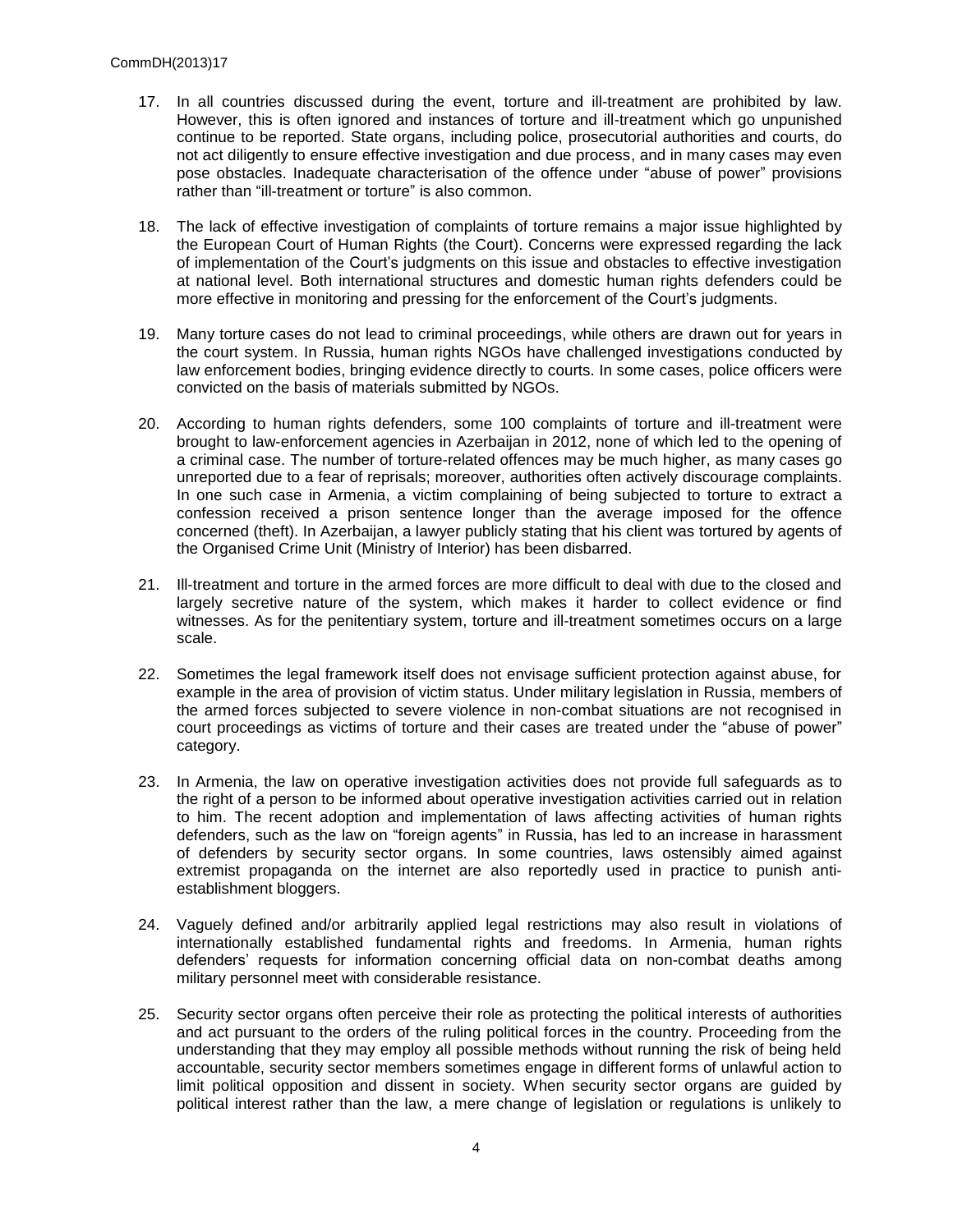yield results. Ultimately, in some countries the security sector is perceived by the wider population as a source of threat rather than security, which is extremely detrimental to a democracy.

- 26. Arbitrary arrests and detention are sometimes used as a means to harass and intimidate opposition activists, dissenting journalists and human rights defenders. In 2012 police detained one of the leading members of the Joint Mobile Group of Committee Against Torture in Chechnya. Multiple cases of selective and politically-motivated arrests were recorded in Azerbaijan<sup>2</sup> and Belarus throughout 2012. Monitoring of court cases against opposition party activists conducted by human rights defenders in Georgia revealed that search and seizure were conducted on the basis of operative information which was unclear and inaccessible to the defendant. Procedural safeguards were not respected during arrest and detention.
- 27. Police resorted to excessive force to disperse peaceful opposition protests in Baku ahead of the Eurovision song contest in May 2012. In Russia, riot police used disproportionate force against protesters in Moscow in May 2012. Moreover, in that case ("Bolotnaya square case") the injured demonstrators were accused of using force against police. In Georgia, police forcibly dispersed peaceful demonstrations on several occasions since 2007, leading to 4 deaths in 2011. In all of these instances, no effective investigations have taken place. On the contrary, some members of the security sector responsible for human rights violations, such as those involved in the April 2009 violent post-election clashes in Chisinau, have received career promotions. This sends a powerful signal of impunity. Many victims have not sought to complain and have not benefited from adequate rehabilitation and care.
- 28. In some countries, security sector organs also carry out extensive surveillance of political opponents for blackmailing and extortion purposes. The disclosure of illegally obtained surveillance video and audio recordings in Georgia indicated the large scale of such activities in the country. In those cases where surveillance is authorised by a court, sessions are as a rule closed. In the context of a judiciary which is not fully independent and impartial, this raises additional concerns with respect to the effectiveness of court control.
- 29. In some cases, senior political figures provide the necessary justification for inaction by police, prosecutors and courts in the face of clear indications of police misconduct. In a speech before the Police Academy on 2 July 2007, the President of Azerbaijan stated that none of the policemen involved in dispersal of rallies in 2005 would be held accountable, regardless of calls from international organisations.<sup>3</sup>
- 30. Violations by police and security forces are even more prevalent in the context of counterterrorist operations. Human rights activists and lawyers continue to raise concerns about unlawful killings, forced disappearances, and ill-treatment perpetrated under the banner of counter-terrorist operations in different parts of the North Caucasus. Moreover, it has been alleged that some of the counter-terrorism operations marked by human rights abuses have been organised in response to staged threats. In Chechnya, there have been reports of cases of fabricated charges against individuals for involvement in illegal armed groups. The implication of prosecutorial organs, together with the lack of civic control over anti-terrorist activities of police and secret services, make this phenomenon difficult to counter.
- 31. Hazing and mistreatment in the armed forces is a longstanding problem notably in Russia, Armenia and Azerbaijan. Violent bullying is considered as a major factor contributing to suicides, and acts of torture and murders are alleged on a regular basis. Corruption in the army has been identified as one of the causes of harassment. Members of the armed forces in Georgia have

<sup>&</sup>lt;sup>2</sup> See the Report by Nils Muižnieks Commissioner for Human Rights of the Council of Europe Following his visit to [Azerbaijan from 22 to 24 May 2013](https://wcd.coe.int/com.instranet.InstraServlet?command=com.instranet.CmdBlobGet&InstranetImage=2324128&SecMode=1&DocId=2037462&Usage=2).<br><sup>3</sup> See the Penert an functioning of di

See the [Report on functioning of democratic institutions in Azerbaijan of the PACE](http://assembly.coe.int/ASP/Doc/XrefViewHTML.asp?FileID=12114&Language=EN) Monitoring Committee Doc. 11627 , 6 June 2008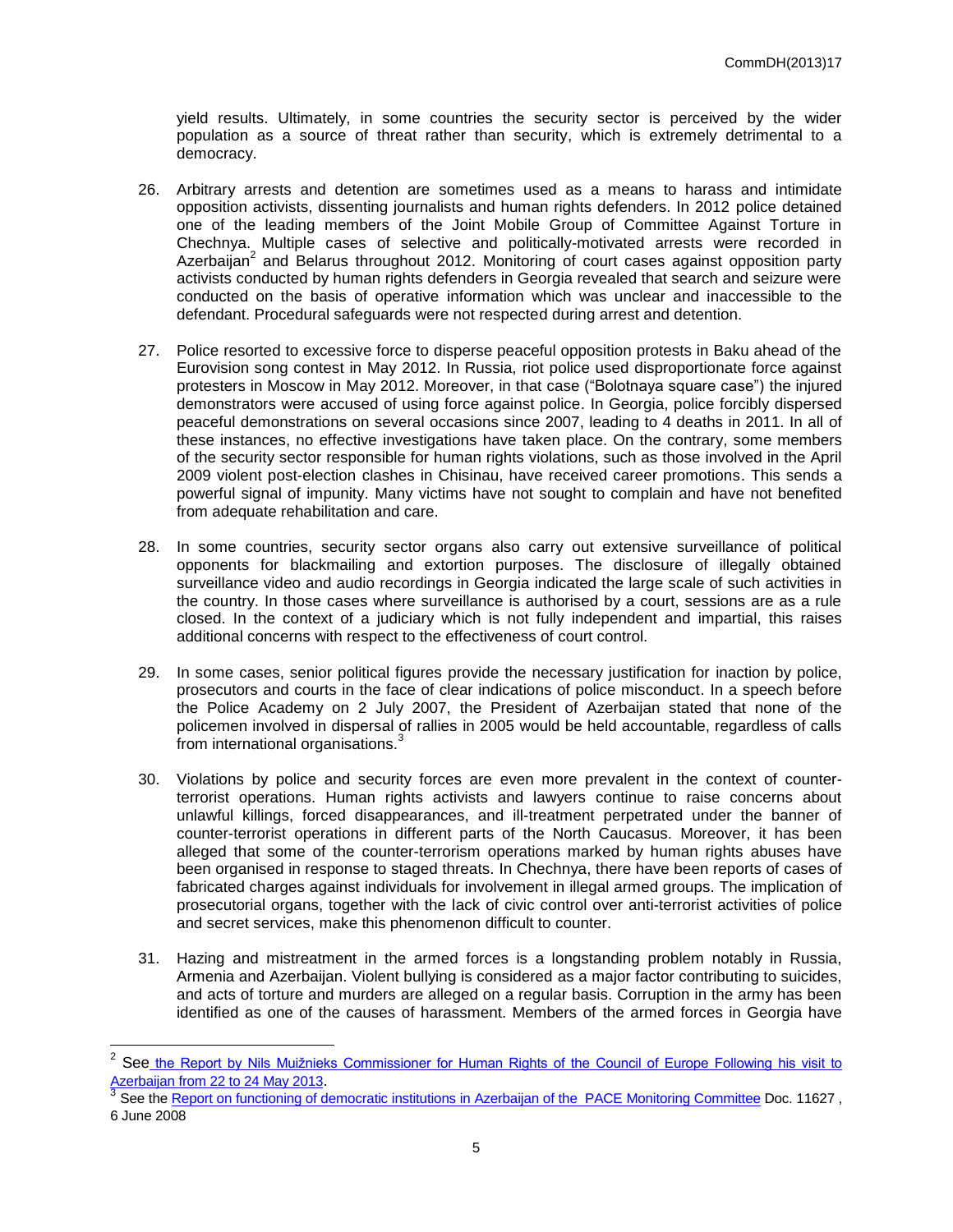reportedly been obliged to undergo tests involving extremely strenuous physical exercises amounting to inhuman treatment, with a view to compelling their renunciation of benefits foreseen in their contract such as housing or alternative compensation. The closed nature of the army and the political imperative of preserving the army's image, particularly in countries involved in "frozen conflicts", make it difficult to properly investigate violations.

- 32. Lack of rule of law is an even more serious concern in territories not under the effective control of national governments due to the unresolved legal status thereof. In such settings, national security sector agencies may engage in shadow cooperation with their de facto counterparts in the breakaway regions.
- 33. An independent judiciary is crucial to combating impunity in cases of violations committed by members of the security sector. However, the courts often tend to acquiesce with the prosecution (which often has broad and unchecked powers) and fail to effectively exercise their powers of judicial control. In those cases where courts do order the opening or re-opening of criminal proceedings in the face of ample evidence and prompted by public pressure, the subsequent investigation by investigative organs may again be ineffective, leading the court to conclude that there are no grounds for launching criminal proceedings.
- 34. Human rights defenders can play a role in exercising oversight and monitoring of the work of investigative agencies, as well as in challenging ineffective and improper investigations in concrete cases by becoming involved in gathering evidence and in following each step of the investigation process.

#### **II. The situation of human rights defenders in Eastern Europe and the South Caucasus: concerns and responses**

- 35. The situation and the work environment of human rights defenders in the countries discussed during the Round-Table are negatively affected by the trends described in the previous section. According to reports received by the Commissioner, abuses take the form of arrest or detention in contravention of Article 5 of the ECHR, ill-treatment, threats and intimidation, judicial harassment, defamation, abusive control and surveillance, confiscation and destruction of working materials and legal restrictions which deliberately target defenders.
- 36. Human rights defenders, in particular those working on "unpopular" issues (e.g. LGBT rights) are marginalised and struggle with a lack of resources. Human rights lawyers engaged in politicallysensitive cases experience intimidation and harassment. For example, the media denigrated the work of the Georgian Young Lawyers Association (GYLA) on cases connected to the August 2008 conflict and to the violent dispersal of the May 2011 demonstrations. Given the scarcity of domestic support for their activities, defenders rely mostly on international funding. Human rights defenders and organisations are often excluded from a genuine dialogue with authorities or decision-making processes in the area of human rights, including at the international level.
- 37. In recent years, the working environment of human rights defenders deteriorated in some countries of the region. In the Russian Federation, restrictive legal provisions in the field of public assemblies, freedom of expression (e.g. re-criminalisation of defamation, establishing a blacklist of websites, prohibition of "offending the feelings of believers", amendments to the provisions on treason) and freedom of association (e.g. amendments to the Law on Non-Commercial Organisations requiring all those receiving financial support from abroad and involved in "political activity" to be registered as "foreign agents") have been adopted, most of them hastily. Together with the recent wave of inspections, the amended laws increase the pressure on human rights NGOs and stigmatise them before the general public.<sup>4</sup>

<sup>&</sup>lt;sup>4</sup>See ["Russia: reforms should strengthen human rights in the justice system",](http://www.coe.int/t/commissioner/News/2013/130411Russiaendofvisit_en.asp) Human Rights Commissioner's Press Release following his visit to the Russian Federation in April 2013, and the Opinion of the Commissioner for Human [Rights on the legislation of the Russian Federation on non-commercial organisations in light of the Council of Europe](https://wcd.coe.int/ViewDoc.jsp?id=2086667&Site=COE&BackColorInternet=B9BDEE&BackColorIntranet=FFCD4F&BackColorLogged=FFC679)  [standards,](https://wcd.coe.int/ViewDoc.jsp?id=2086667&Site=COE&BackColorInternet=B9BDEE&BackColorIntranet=FFCD4F&BackColorLogged=FFC679) CommDH(2013)15, 15 July 2013.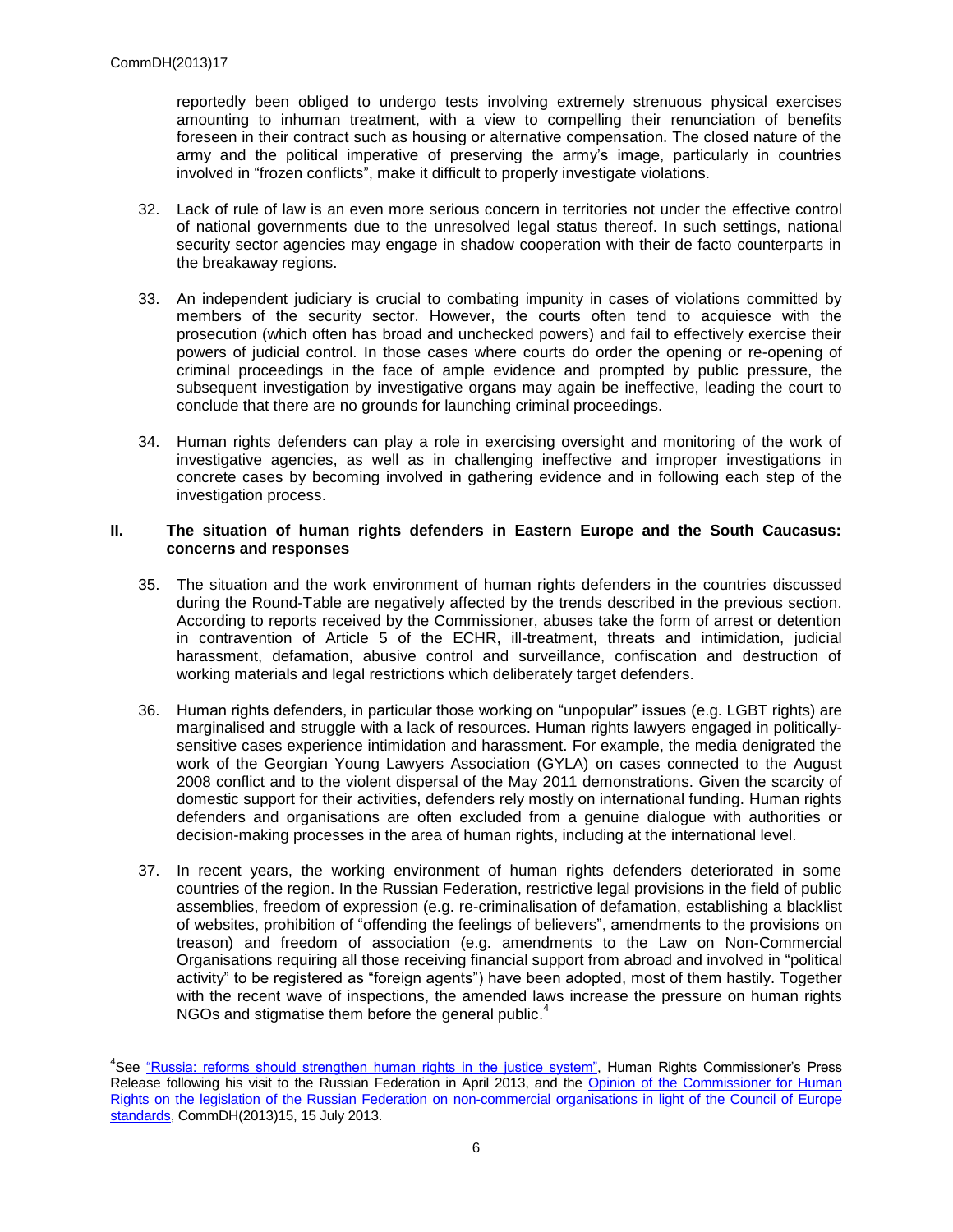- 38. These developments also have the potential of negatively affecting the cooperation between human rights defenders and international organisations such as the Council of Europe, in terms of exchange of information and implementation of activities on the protection of human rights. For example, a court case has been initiated against the human rights NGO Memorial in Saint-Petersburg because of the information it provided to the UN Committee Against Torture.
- 39. NGOs and the media reportedly continue to be the subject of proceedings based on vague antiextremist legislation and are harassed by the Federal Security Service (FSB). Defamation, intimidation and sometimes physical violence against human rights defenders - by state and non-state actors - continue to occur.
- 40. Participants reflected on the issue of "political activity", in reference to the Law on Foreign Agents in Russia. A distinction should be made between activities which are recognised as proper to human rights work (e.g. human rights advocacy and campaigning, participation in drafting legislation, making recommendations to the authorities on policies, laws and practices, human rights monitoring, etc.) and actions of political parties aiming at gaining power. This leads to the anomalous situation – which has actually occurred - where an NGO is regarded as having conducted political activity because it successfully lobbied for the creation of mechanisms aimed at improving the effectiveness of investigations into cases of torture, in cooperation with the authorities.
- 41. As many human rights organisations receive funding from abroad and are regarded as falling under the ambit of the law, they are obliged to register as foreign agents, which is a stigmatising label, even if their action is to the benefit of the Russian society. For example, there were instances of a baseless smear campaign against human rights organisations by some media when inspections were being carried out. In addition to the inspections, court cases and sanctions, attacks against human rights NGOs by non-state actors have taken place (e.g. inscriptions/graffiti referring to "foreign agents" have appeared on buildings where human rights NGOs are located, activities have been disrupted, etc.).
- 42. The Law on Foreign Agents affects the implementation of international human rights standards which Russia agreed to uphold in the field of freedom of association and freedom of peaceful assembly. Several human rights NGOs submitted a joint application to the European Court of Human Rights in February 2013 on this subject.
- 43. In Azerbaijan, the situation of human rights defenders has worsened in recent years.<sup>5</sup> They have been intimidated and harassed when criticising the authorities' human rights record (e.g. when unveiling property rights abuses and corruption cases). Many have been arrested and/or fined when taking part in demonstrations critical of the authorities, pursuant to an increasingly restrictive legal framework which provides for higher penalties for participation in "unauthorised" assemblies.
- 44. Registration of NGOs including international NGOs remains problematic, and many organisations operate without registration. In addition to NGOs, inter-governmental organisations face difficulties in conducting their activities. Recently adopted legislative amendments require prior agreement by the authorities to the allocation of grants and donations above a certain level, failing which high penalties can be imposed. The country retains criminal liability for defamation, supplemented recently by specific liability for defamation on the internet. Freedom of information is limited and investigative journalists face increasing difficulties in accessing data, including in the field of economic activities and corruption.

<sup>&</sup>lt;sup>5</sup> See the Report by Nils Muižnieks Commissioner for Human Rights of the Council of Europe Following his visit to [Azerbaijan from 22 to 24 May 2013](https://wcd.coe.int/com.instranet.InstraServlet?command=com.instranet.CmdBlobGet&InstranetImage=2324128&SecMode=1&DocId=2037462&Usage=2).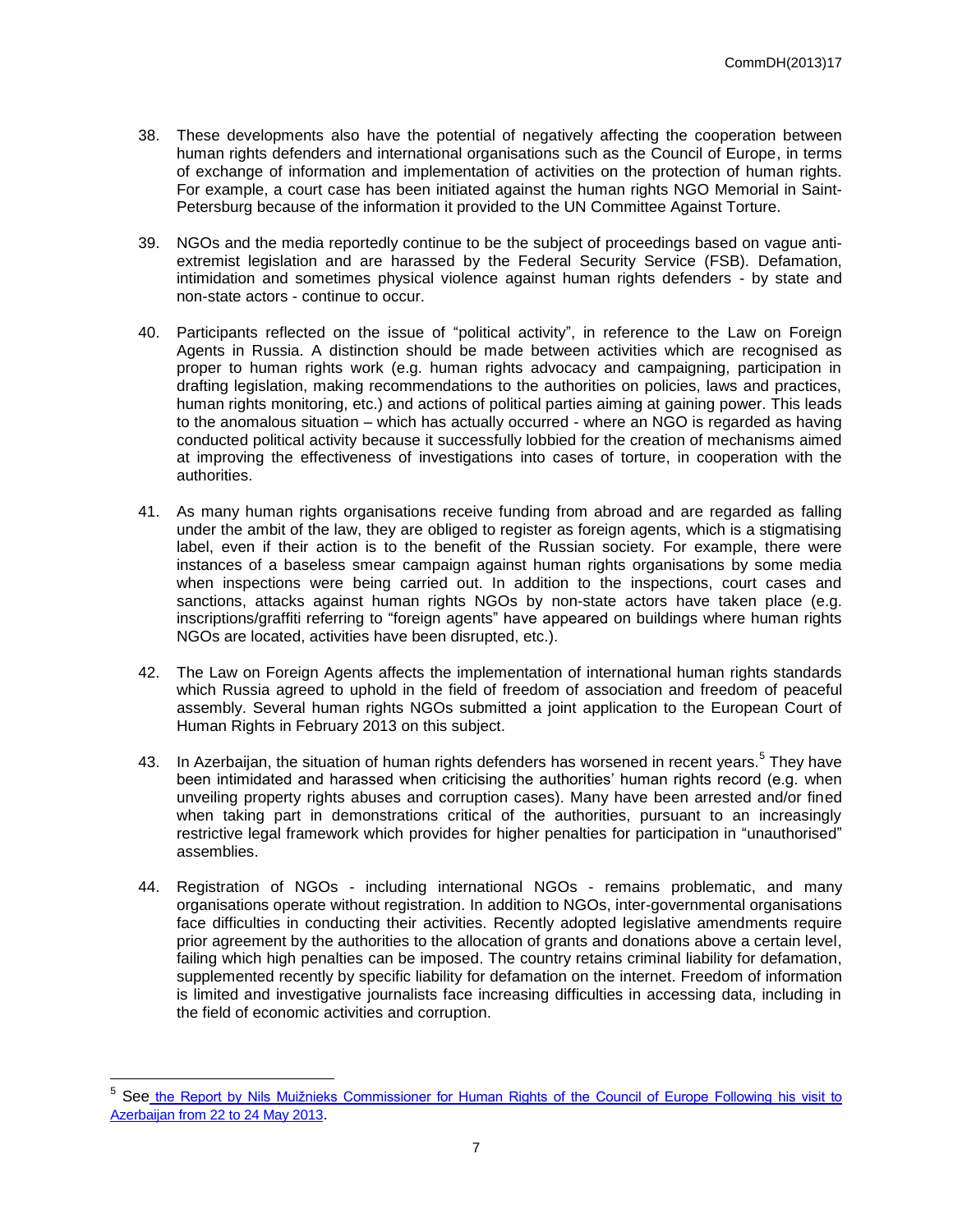- 45. Participants from the region suggested that further work could be done to address the problem of politically-motivated legal proceedings, including on the basis of the 2012 PACE resolution on the definition of "political prisoner" and Article 18 of the ECHR. Human rights defenders and lawyers from different countries could engage in joint work in this respect.
- 46. Human rights defenders who are dealing with the current challenges to human rights, democracy and rule of law in Azerbaijan feel that there is flagging support by international actors. It is of the utmost importance that international structures adhere to a principled approach on the respect of standards in these areas, and that reports are produced on the human rights situation in the country, which can then be further used by national and international actors. For example, the Commissioner's reports on Georgia on the issues of administration of justice and human rights issues connected to the August 2008 conflict did have an impact on the ground. Reports and information from independent human rights organisations should regularly be consulted by international structures, including Council of Europe bodies and country rapporteurs. International organisations engaged in funding and project activities should assist the work of human rights defenders.
- 47. In Belarus, human rights defenders experience arrest and detention, tight surveillance, abusive travel bans and selective tax inspections. Several human rights organisations continue to operate without official registration. The environment for human rights defenders becomes ever more restrictive, while security services have more power and control mechanisms at their disposal.<sup>6</sup>
- 48. Human rights defenders in secessionist areas, which are not under state control, may face a more difficult situation because of isolation and the absence of a vibrant human rights community, as well as a tighter grip from authorities de facto in charge. Control by security services may be more intense in these areas.
- 49. Human rights defenders often report instances of abusive control and surveillance of their work and private life by security agencies, including phone and on-line communications. In some cases, this information is being used for defaming and discrediting them both personally and in terms of their work. At the same time, police and security rarely provide protection when there are credible signs that human rights defenders are seriously threatened.
- 50. The absence of an effective investigation into violations against human rights defenders remains a major problem. Impunity inevitably contributes to the recurrence of violations. This is for example the case when websites of human rights NGOs are hacked and when defenders receive on-line threats. Assistance should be provided to NGOs to raise the level of information security and to counter such attacks.
- 51. Solidarity and cooperation among human rights defenders can play a useful role for the protection of defenders and promotion of their work.<sup>7</sup> International, regional and national networks of human rights defenders are instrumental in assisting those defenders who face difficulties in their work and threats to their personal security. Organisations such as Front Line, the Human Rights House Foundation and the South Caucasus network of human rights defenders have assisted in providing protection and shelter to human rights defenders at risk and to their family members.
- 52. National legislation and practice should be in conformity with international human rights standards, and in particular with the UN Declaration on human rights defenders,<sup>8</sup> in order to

<sup>&</sup>lt;sup>6</sup> ["Belarusian Human Rights Defenders Need Support"](http://humanrightscomment.org/2013/02/12/belarusian-human-rights-defenders-need-support/), the Council of Europe Commissioner's Human Rights Comment, February 12, 2013.

<sup>7</sup>[Report of the Round-table on human rights defenders in the Council of Europe area,](https://wcd.coe.int/ViewDoc.jsp?Ref=CommDH(2012)21&Language=lanEnglish&Ver=original&Site=CommDH&BackColorInternet=FEC65B&BackColorIntranet=FEC65B&BackColorLogged=FFC679) Office of the Commissioner for Human Rights, CommDH(2012)21, paragraph 83.

<sup>8</sup> [Declaration on the Right and Responsibility of Individuals, Groups and Organs of Society to Promote and Protect](http://www.unhchr.ch/huridocda/huridoca.nsf/%28symbol%29/a.res.53.144.en)  [Universally Recognized Human Rights and Fundamental Freedoms,](http://www.unhchr.ch/huridocda/huridoca.nsf/%28symbol%29/a.res.53.144.en) UN General Assembly resolution A/RES/53/144.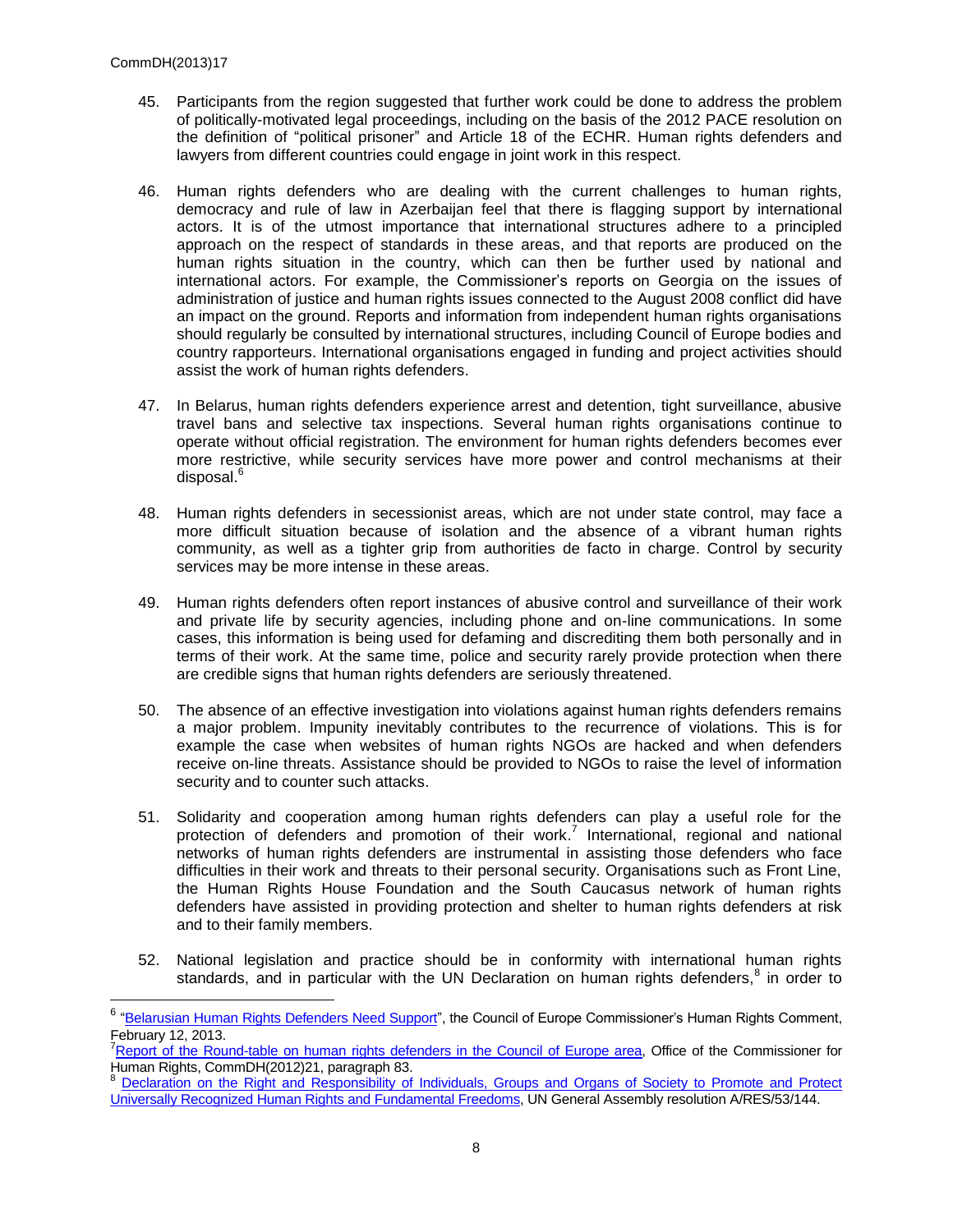ensure a favourable working environment for defenders. Human rights organisations should increase their efforts in submitting information to the Council of Europe Committee of Ministers and other bodies on the execution of judgments of the European Court of Human Rights and other relevant questions. Vigorous action should be taken to address the failings in the execution of judgments, in particular where there have been repetitive violations of the Convention.

53. National human rights structures (NHRSs) - Ombudspersons, equality bodies and National Preventive Mechanisms established under the Optional Protocol of the UN Convention Against Torture (OPCAT) - can play a stronger role in partnering with defenders in the area of human rights and the security sector.

#### **III. Ways to enhance human rights compliance in the security sector**

- 54. The participants underlined the importance of monitoring and oversight of the security sector in all of the countries in question. Different types of democratic oversight of security sector were discussed.
- 55. Parliamentary accountability is an elementary measure to prevent human rights violations. However, parliamentary control over the security sector, and in particular secret services, is virtually non-existent in many countries of the region. For instance, in Ukraine, even basic control practices like the requirement for the State Security Service to present annual activity reports before the parliament has been lifted. In Armenia, both the National Police and the National Security Service are not part of the government but enjoy a specific status of independent agencies, and as such they are not obliged to report on their activities before the parliament.
- 56. Annual reports on the activities of the security sector, in particular on the use of operative information, should contain information on sanctioned surveillance and other special investigative actions, as well on the number of criminal cases opened on the basis of such information. Parts of these reports should also be accessible to the public in order to increase transparency and understanding.
- 57. The authorities should also ensure transparency as regards financial resources allocated from the state budget to the security sector agencies.<sup>9</sup>
- 58. Judicial control over the security sector is an essential safeguard against human rights violations, in particular where activities which take place outside public scrutiny are concerned, such as special investigative measures, including phone and video surveillance, search and seizure, or security-related investigations. The effectiveness and quality of judicial control are largely dependent on the degree of judicial independence and the integrity and competence of judges.
- 59. Adequate training of judges is equally important, as good understanding and knowledge of the work of the security sector is required in order to verify the compliance of a certain motion with human rights standards. Specialised judges or chambers in higher instance courts may be used to ensure better control over the above-mentioned special investigative measures. Court sessions deciding on these matters are as a rule of a closed nature; however, access to the court's decision should be ensured if not immediately, then after a specified period of time in order to allow for an analysis of court practice. More generally, civil society projects monitoring court practice can also achieve good results in identifying trends in the work of the security sector and the courts' response, but they are usually done on an ad hoc basis rather than continuously.

<sup>&</sup>lt;sup>9</sup> See Venice Commission, <u>Internal Security Services in Europe</u>, Report adopted at the 34th Plenary meeting (Venice, 7 March 1998), CDL-INF(1998)006.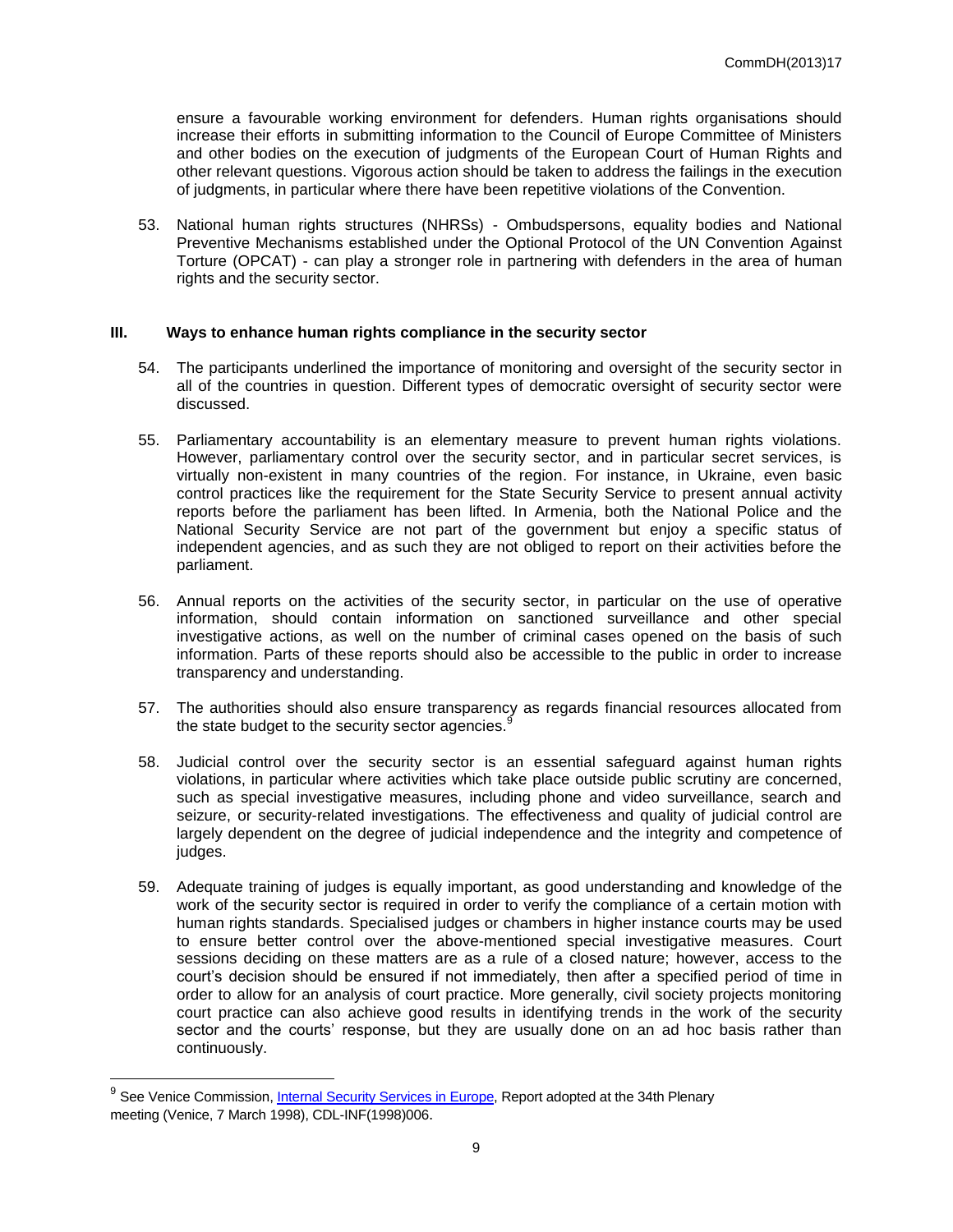- 60. Decisions of the European Court of Human Rights can sometimes play a role in speeding up the resolution of cases in domestic courts and also address structural shortcomings at national level. In cases where the Court has found a violation of Articles 3 and 6 of the Convention, these have served as grounds for the Supreme Court of Ukraine to reverse its rulings and overturn decisions of lower instance courts, ordering the re-opening of investigations and proceedings. The large number of decisions finding Convention violations served to confirm the systemic nature of problems, which in turn triggered the adoption of a new Code of Criminal Procedure containing a number of preventive provisions against ill-treatment. At the same time, human rights defenders from the Republic of Moldova have indicated that to date, none of the cases where the Court has found a violation of Article 3 has been properly investigated at the national level.
- 61. The Court has defined principles for effective investigation of complaints against law enforcement officials that relate to possible violations of Articles 2 and 3 of the Convention. Apart from prosecutorial authorities and courts, independent complaints bodies are important to ensure accountability and public trust, as well as to combat impunity for misconduct and illtreatment by members of police and security services.<sup>10</sup> However, separate independent complaints bodies do not exist in the countries concerned and investigations of grievances are mostly carried out by internal investigation services.
- 62. National human rights structures, notably Ombudsmen, are involved in the oversight of security sector activities including through monitoring of places of deprivation of liberty. Specialised ombudsman institutions, such as military ombudsmen, can also be established. Ombudsmen may be designated as National Preventive Mechanisms (NPM) under the OPCAT. In some cases these mechanisms have contributed to a decrease in abuses in the institutions monitored. However, NPMs face several challenges, and their funding may be insufficient for them to discharge their mandate effectively, having regard to the broad scope of their work with a high number of institutions to cover. The potential role that NPMs can play in monitoring additional aspects of the security sector's work remains unclear at the moment, as they are relatively new mechanisms established with the specific aim to prevent torture in places of deprivation of liberty.
- 63. Civil society oversight of the security sector is important in order to increase the level of information, generate an open discussion on problems identified and possible solutions, as well as to protect the rights of victims and prevent future violations. Civil society oversight can also help identify problems which cannot be tracked by the security sector itself.
- 64. Civil society organisations in the region have been the key actors involved in the monitoring of places of deprivation of liberty (e.g. under the authority of the police, army and national security services). Some achievements and lessons learned in the course of monitoring of places of deprivation of liberty could be used by human rights defenders when engaging in the oversight of other aspects of the work of the security sector.
- 65. Public monitoring groups in the form of NGO coalitions can be promoted as a good practice. In Armenia, human rights defenders are part of a public monitoring group on prisons and another one on police that have been established in cooperation with - respectively - the Ministry of Justice and the National Police. Such groups have been established in all the countries of the region and despite differences in the mandate and format, their work has been successful overall. A well-defined mandate, independent membership and regular reporting are crucial elements for the effective work of such groups. Financial long-term sustainability is an issue of concern, as civil society oversight tends to be heavily dependent on donor support and usually lacks state funding.

<sup>&</sup>lt;sup>10</sup> See the Opinion of the Commissioner for Human Rights concerning Independent and Effective Determination of Complaints against [the Police,](https://wcd.coe.int/ViewDoc.jsp?id=1417857&Site=COE&BackColorInternet=B9BDEE&BackColorIntranet=FFCD4F&BackColorLogged=FFC679) CommDH(2009)4, 12 March 2009.